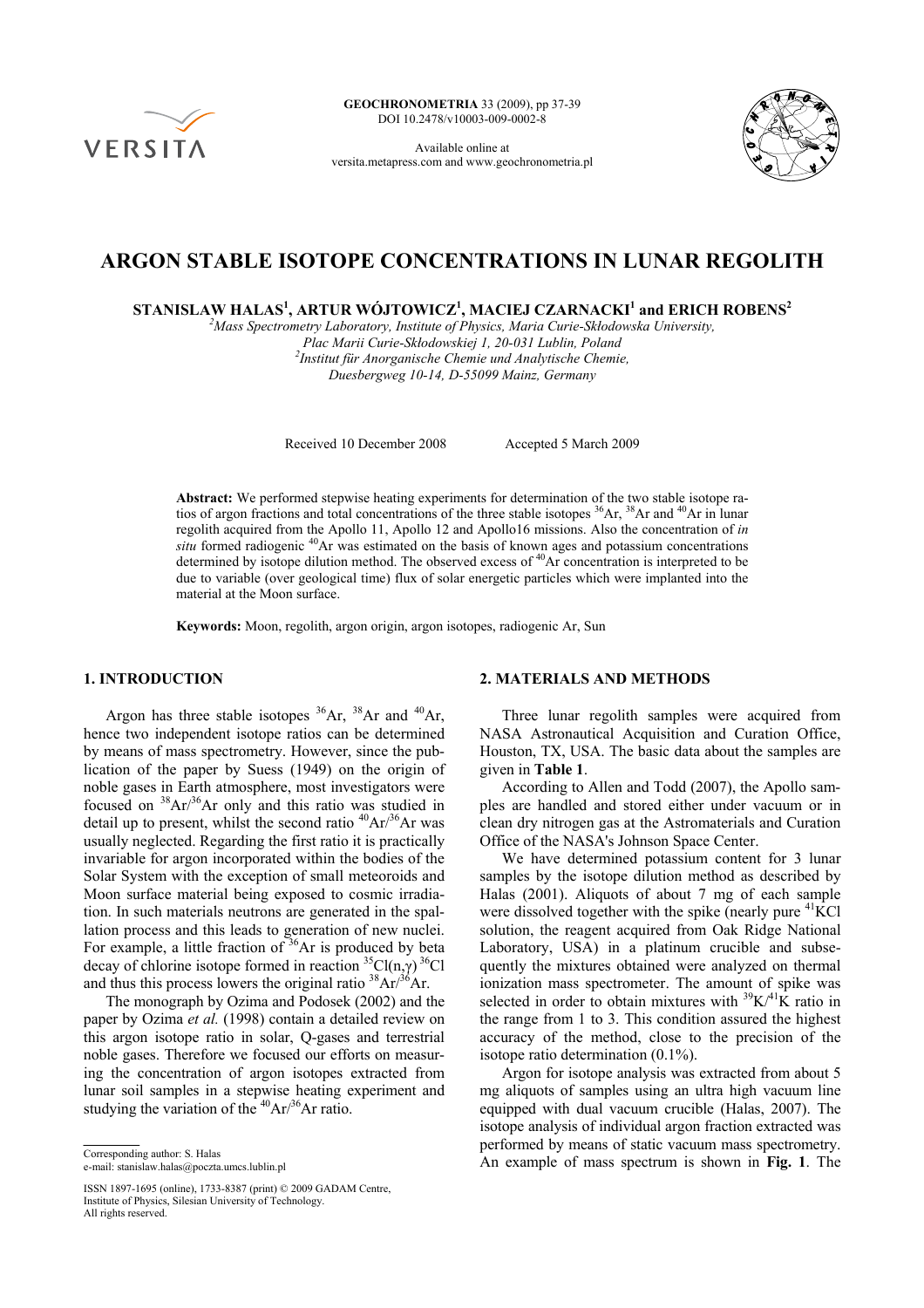**Table 1.** *The list of investigated regolith samples* 

| Sample No. | Vessel No. | <b>Mission</b> | Location           |
|------------|------------|----------------|--------------------|
| 10084.2000 | 9-14382    | Apollo 11      | mare-basalt region |
| 12001.922  | 9-4079     | Apollo 12      | mare-basalt region |
| 64501.228  | 9-19392    | Apollo 16      | highland           |

mass spectra, after small corrections for mass discrimination and background, enable us to calculate the two isotope ratios. The absolute concentrations of  $36Ar$ ,  $38Ar$  and  $40Ar$  were determined by calibrating the sensitivity of mass spectrometer with known aliquots of 38Ar. Calibration was performed prior to and after the experiment.

## **3. RESULTS**

The results of argon isotope analysis are summarized in **Table 2**.

Using the average age of regolith for each location compiled by Dalrymple (1994), we estimated the absolute concentrations of radiogenic isotope,  ${}^{40}Ar$ <sup>\*</sup>, accumulated due to *in situ* decay of  $^{40}K$ . By subtracting of  $^{40}Ar^*$  from total 40Ar, we obtain the mass spectra of Ar implanted into regolith.

Results of calculated absolute concentrations and the corrected 40Ar/36Ar ratios are shown in **Table 3**. These ratios vary from 0.33 to 1.68 and they are representative for argon implanted into regolith by the solar wind and by ejecta during huge explosions or impacts on the Sun. In this way, we could reproduce the Ar isotope composition of the solar matter ejected to space. The  $38Ar^{36}Ar$  ratio represents the isotope ratio of primordial argon which existed already in the presolar nebula, whilst the ratio  $^{40}Ar/^{36}Ar$  of the solar argon must be highly affected by the radioactive decay of  $^{40}$ K. Below we discuss the possible origin of the  $^{40}$ Ar excess.

## **4. SPECULATIONS ON THE ORIGIN OF 40Ar-RICH COMPONENT IN SOLAR GASES**

In most experimental studies no significant variations



**Fig. 1.** *An example of mass spectrum recorded for argon extracted from lunar regolith.* 

of  $38Ar^{36}$ Ar ratio was recorded so far. Basically, the same ratio is observed in the Earth atmosphere, meteorites and lunar regolith samples of various ages, from zero up to 4.5 Ga (Levine *et al.,* 2007; Berra *et al*., 2006). This is the evidence of the homogeneity of the presolar nebula from which all the bodies in the Solar System were formed. In contrast, we have observed highly variable <sup>40</sup>Ar content in the lunar regolith samples. The older regolith acquired by Apollo 11 and Apollo 16 missions contain larger amount of  $40\text{Ar}$  than the younger one obtained by Apollo 12, see **Table 3**. This result leads us to favor the idea that the older regolith acquired argon from a deep zone of the Sun located below the convection zone which is homogeneous with respect to both chemical and isotope composition due to continuous mixing. The thickness of the convection zone remains to be about 0.15 of the solar radius and it contains only 2% of the total solar mass.

The remaining mass of the Sun must contain identical  ${}^{38}Ar/{}^{36}Ar$  ratio, but significantly higher  ${}^{40}Ar/{}^{36}Ar$  ratio. Such deeply located solar matter could be ejected most likely during the bombardment of the Solar System bodies by unknown origin large bodies which produced

Sample and mass T (°C) t (min) <sup>36</sup>Ar (%) <sup>38</sup>Ar (%) <sup>40</sup>Ar (%) <sup>38</sup>Ar/<sup>36</sup>Ar <sup>40</sup>Ar/<sup>36</sup>Ar Apollo 11 850 30 57.54 56.00 57.19 0.193 1.070 m = 4.78 mg 1200 30 23.23 23.36 23.41 0.200 1.085 1250 35 5.16 5.45 5.22 0.210 1.088 1250 45 3.47 3.71 3.50 0.213 1.088 1300 40 6.53 6.98 6.59 0.213 1.086 1300 180 4.06 4.58 4.09 0.225 1.086 Total yield (nmol/g) - - 19.396 3.855 20.883 - - Apollo 12 850 30 70.12 68.12 67.79 0.194 0.571 m = 4.97 mg 1250 40 25.80 27.17 27.81 0.210 0.636 1250 130 3.18 3.80 3.42 0.239 0.636 1250 130 0.90 0.91 0.98 0.200 0.640 Total yield (nmol/g)  $\qquad \qquad -$  - 11.214 2.233 6.619 Apollo 16 850 30 71.53 70.16 69.08 0.191 1.847 m = 4.80 mg 1250 40 23.71 24.69 25.73 0.202 2.076 1250 60 1.38 2.49 2.58 0.203 2.072 1250 150 2.41 2.66 2.61 0.214 2.071 Total yield (nmol/g) - - 12.141 2.357 23.215 - -

**Table 2.** *Yield of stable argon isotopes from regolith samples released in stepwise heating experiment.*